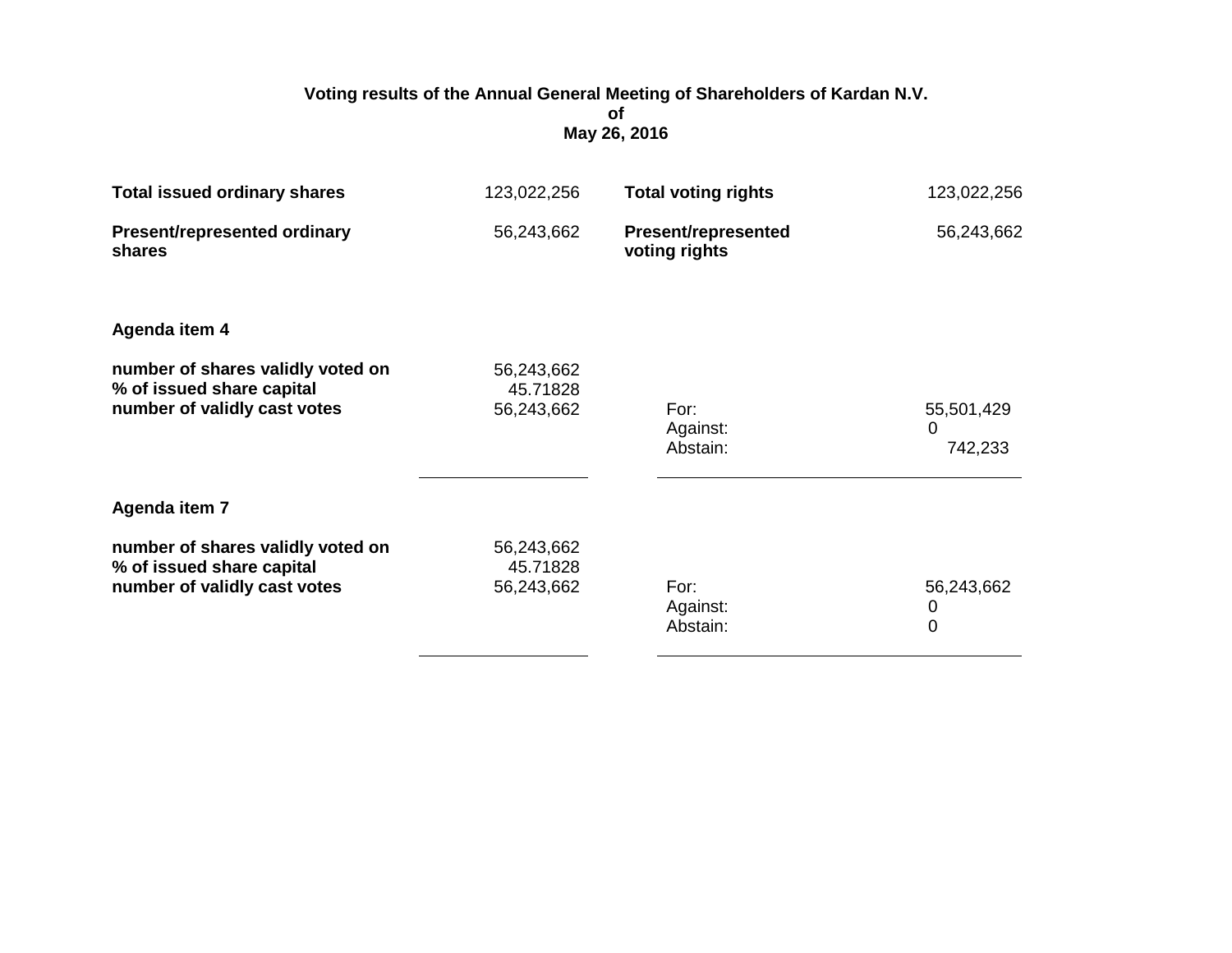## **Agenda item 8**

| number of shares validly voted on | 56,243,662 | For:     | 49,513,786 |
|-----------------------------------|------------|----------|------------|
| % of issued share capital         | 45.71828   | Against: | 6,729,876  |
| number of validly cast votes      | 56,243,662 | Abstain: | 0          |
| Agenda item 9a                    |            |          |            |
| number of shares validly voted on | 56,243,662 | For:     | 54,244,357 |
| % of issued share capital         | 45.71828   | Against: | 1,999,305  |
| number of validly cast votes      | 56,243,662 | Abstain: | 0          |
| Agenda item 9b                    |            |          |            |
| number of shares validly voted on | 56,243,662 | For:     | 54,244,357 |
| % of issued share capital         | 45.71828   | Against: | 1,999,305  |
| number of validly cast votes      | 56,243,662 | Abstain: | 0          |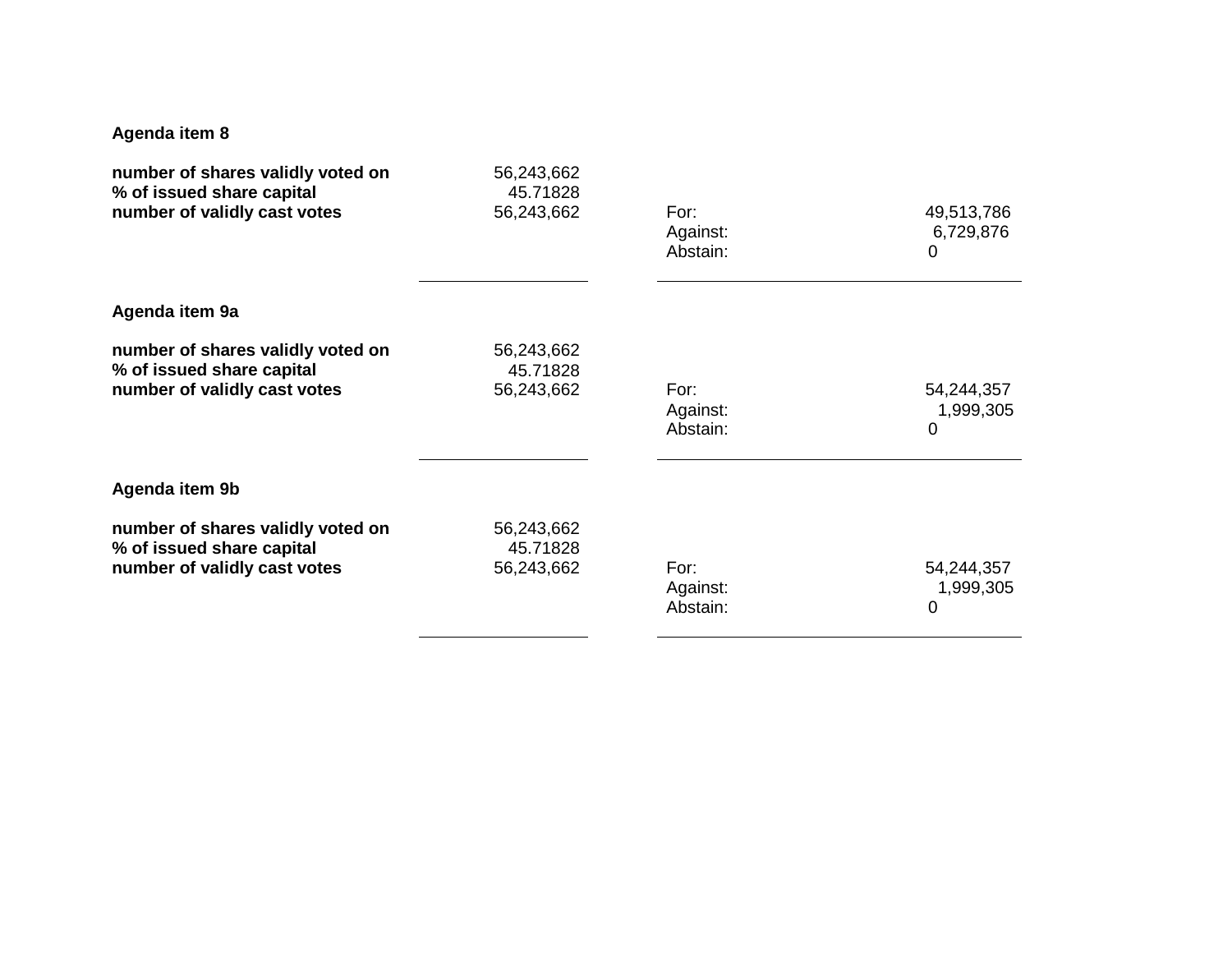## **Agenda item 10**

| number of shares voted on<br>% of issued share capital                                 | 56,243,662<br>45.71828               |                              |                                |
|----------------------------------------------------------------------------------------|--------------------------------------|------------------------------|--------------------------------|
| number of validly cast votes                                                           | 56,243,662                           | For:<br>Against:<br>Abstain: | 54, 177, 562<br>2,066,100<br>0 |
| Agenda item 11a(1)                                                                     |                                      |                              |                                |
| number of shares voted on<br>% of issued share capital<br>number of validly cast votes | 56,243,662<br>45.71828<br>56,243,662 | For:<br>Against:<br>Abstain: | 55,501,429<br>742,233<br>0     |
| Agenda item 11a(2)                                                                     |                                      |                              |                                |
| number of shares voted on<br>% of issued share capital<br>number of validly cast votes | 56,243,662<br>45.71828<br>56,243,662 | For:<br>Against<br>Abstain   | 55,501,429<br>742,233<br>0     |
| Agenda item 11b                                                                        |                                      |                              |                                |
| number of shares voted on<br>% of issued share capital<br>number of validly cast votes | 56,243,662<br>45.71828<br>56,243,662 | For:<br>Against:<br>Abstain: | 55,501,429<br>742,233<br>0     |